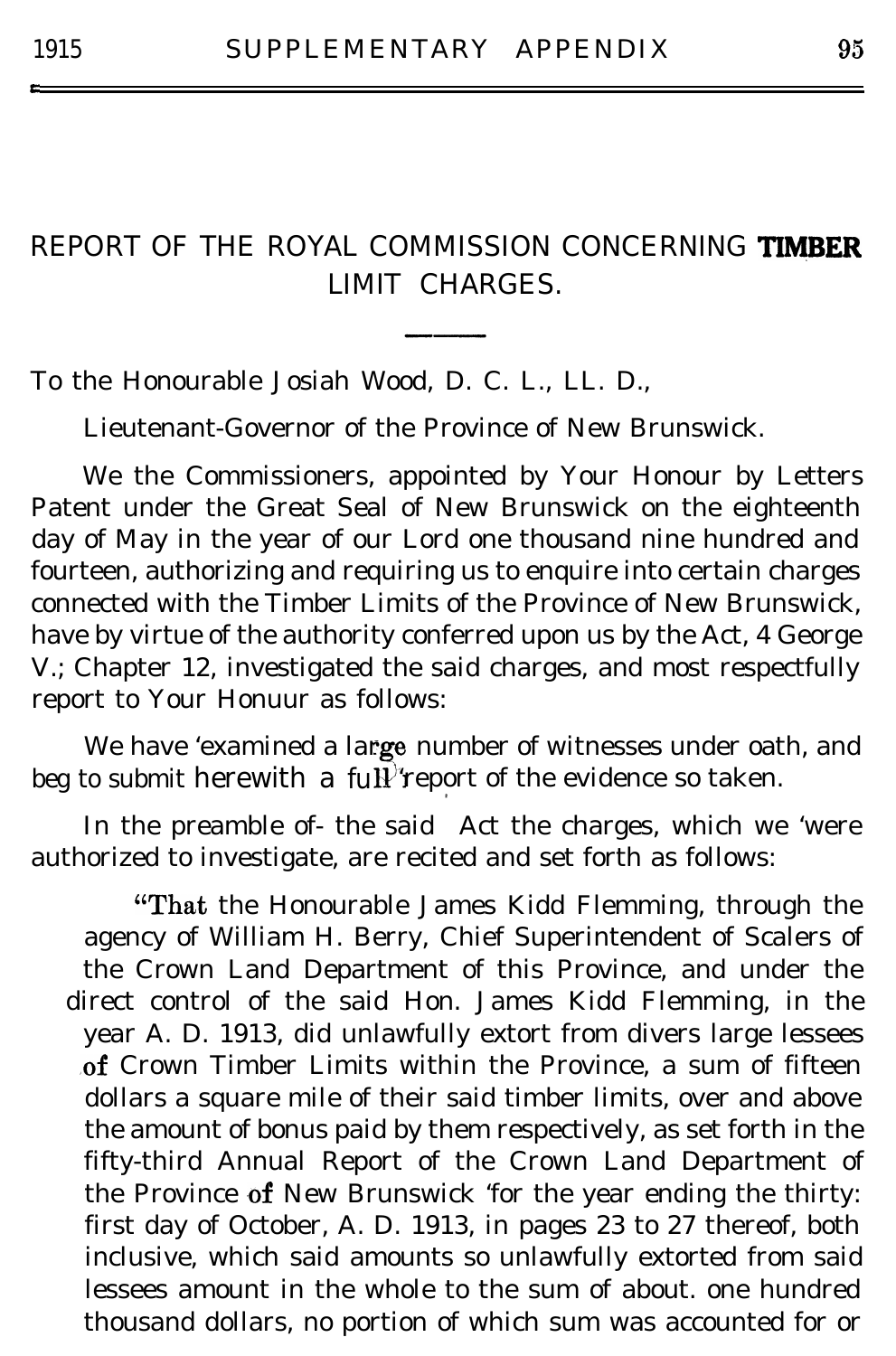paid into the revenues of this Province, and said moneys were extorted from said lessees, and paid to the said William  $\dot{H}$ . Berry, with the knowledge and consent and under the direction of the Hon. James Kidd Flemming,, while occupying the offices of Premier and Minister of Lands and Mines, and all of said moneys were so paid before the lands were classified under the provisions of Chapter 11 of the Statutes of New Brunswick for the year A. D. 1913." <sup>P</sup>

By the first section of the said Act we are authorized and empowered to enquire into the said charges and report whether we find the Honourable James Kidd Flemming guilty of directing the extor- \* tion of said moneys by the said William, H. Berry before the said lands were -classified, and if we find that the' said moneys were so extorted with the knowledge and consent and under the direction of the said Honourable James Kidd Flemming, and received by the said William H. Berry, then what disposition did he make thereof, and to whom the said moneys were paid by him, as well as the ultimate destination of all said moneys.

As the alleged charges and the greater portion of the evidence in ' support of the same are closely related to the Act, 3 George V., Chapter 11, entitled "An Act respecting the Timber Lands of the Province," we deem it appropriate that said Act, which is as follows, be set forth in full: 1

## **CAP. XI.**

An Act respecting the Crown Timber Lands of the Province.

Whereas, the Crown Land areas of the Province comprise a large percentage of the total land of the Province, consisting of over  $10,$ -000 square miles, the said lands being of great value, both as a means of providing revenue for the Province, and of maintaining a large and important industry within the Province, and it is desirable, and in the public interest that proper and effective measures should be taken for the preservation and conservation of these lands, in order that their productive power may not be diminished, but that they may continue to supply the raw material to maintain our great Lumber Industry;

And whereas, the Licenses issued on the first day of August, 1893,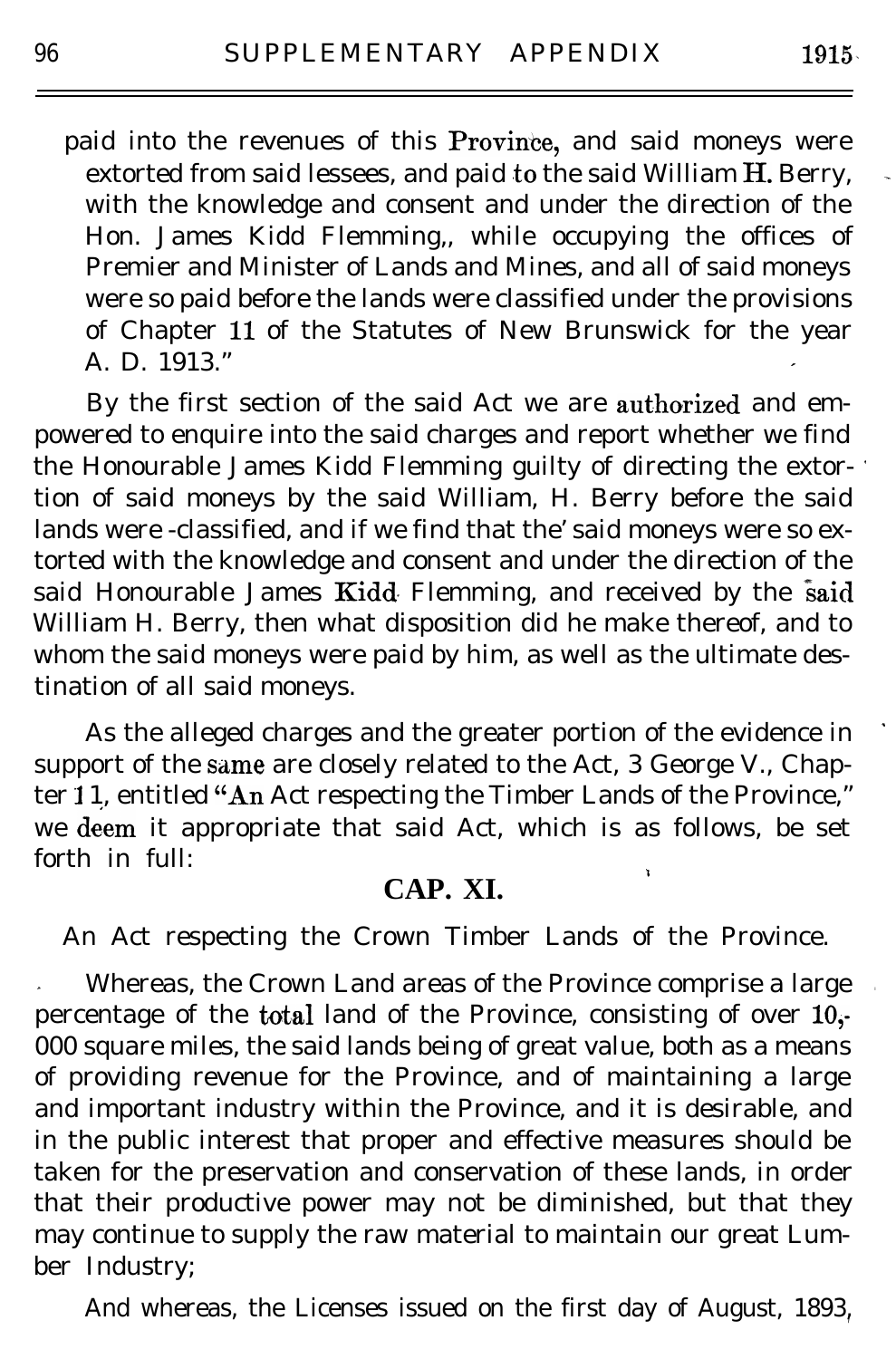embodying regulations, approved by Order-in-Council of June 9th, 1893, were renewable for a total period of 25 years; which period will expire on the first of August,  $1918$ ;

And whereas, the near approach of the termination of the above mentioned period renders it more, difficult for the-lumbermen to make the necessary financial arrangements to carry on their lumber operations, and.increases any tendency there might be to deplete the Crown Lands by cutting timber under- the regulation size  $;$ 

And whereas, the establishment of pulp and paper mills within the Province, would insure the investment of a large amount of capital, and would provide employment for a largely increased number of people, and would result in our raw material being wrought into the more valuable finished product;

And whereas, it is found necessary, in order to secure the establishment of such a valuable branch of the lumber industry, that a reasonable fixture of tenure upon the Crown Lands be provided for those embarking in the pulp and paper industry;

Be it therefore enacted by the Lieutenant-Governor and Legislative , ' Assembly, as follows : .

"1. The Lieutenant-Governor-in-Council is hereby authorized to issue Licenses upon the first day of August next of two kinds, namely :

(a) A license, to be known as "The Pulp and Paper \_ License," which shall contain as part of its conditions, the following provisions. and requirements : At least fifty per cent. of the lumber cut yearly upon the said Crown Lands under such license, shall be manufactured into pulp and paper or other manufactures of pulp, within the Province of New Brunswick. That the Licensee agrees, upon taking out the License, that he shall acquire or erect and operate a Pulp Mill, within three years of the date of taking out of such License, and that he shall 'acquire or erect and operate a Paper Mill or other mill which manufactures goods into which Pulp largely enters as raw material, within five years

7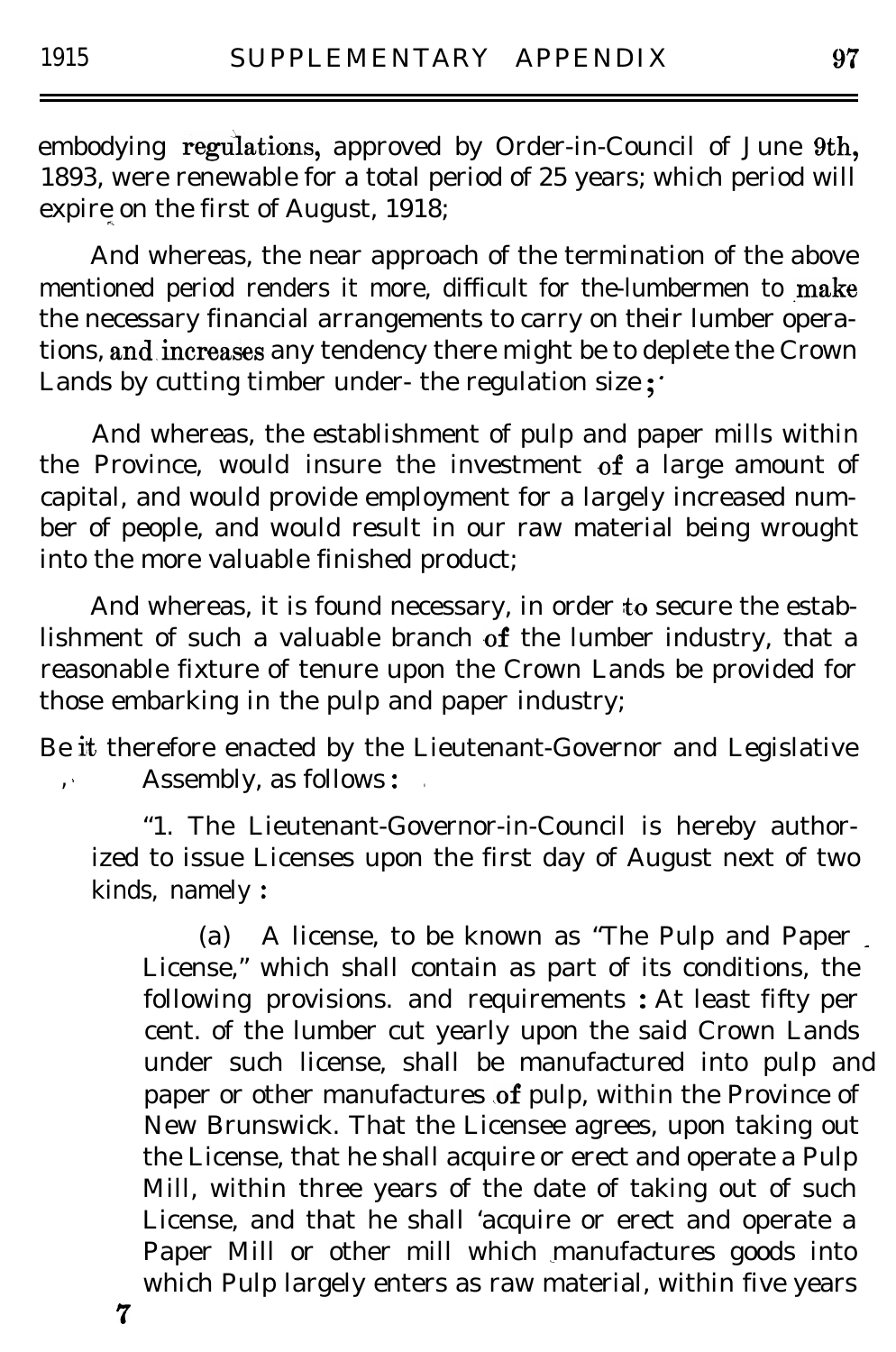from the same date., and that both the Pulp and Paper Mill, or other mill as aforesaid, shall be of sufficient capacity to manufacture the, quantity of timber above mentioned, and further, that the operation of such Pulp and Paper Mill or other mill as aforesaid, shall be continuous from year to year ; such Licenses to be renewable 'for a period of thirty years, and shall be subject to an extension, for a period of twenty years from the termination  $of$  the thirty year period, upon the condition hereinafter provided; The renewal from year to year for the thirty year period, and the yearly renewals during the extended period of twenty years to be subject to a satisfactory compliance on the part of the Licensee, $*$  with. such rules and regulations, as may be made from time to time, by the Lieutenant-Governor-in-Council in dealing with the Crown Lands of the Province

(b) **A** License to be known as 'The Saw Mill License,' a condition of this License to be that it shall be renewed from year to year for a period of twenty years, from the first of August, 1913, and, at the expiration of that period, may be extended for a further period of ten years; such renewals, both as regards the twenty year period, and the extended period of ten years being conditional on the satisfactory carrying out of the rules and regulations made in connection with the Crown Land Areas.

' 2. The above mentioned Licenses may be issued and shall, \ on the first day of **August** next, be available to the present Licensees, should they desire to surrender and cancel their existing Licenses; the Licensee is hereby required to notify the Surveyor-General, prior to July 15th next, of his intention to take out the new License or to continue under the existing License.

3, The Lieutenant-Governor-in-Council shall, prior to the first of July, 1913, determine the amount of the bonus to be paid by the Licensees per square mile, for the privilege of cutting the timber upon the lands now held by them, for the period of thirty **years in the case** of the Pulp and Paper License, and for a period of twenty years in the case of the Saw Mill License.

Ĩ.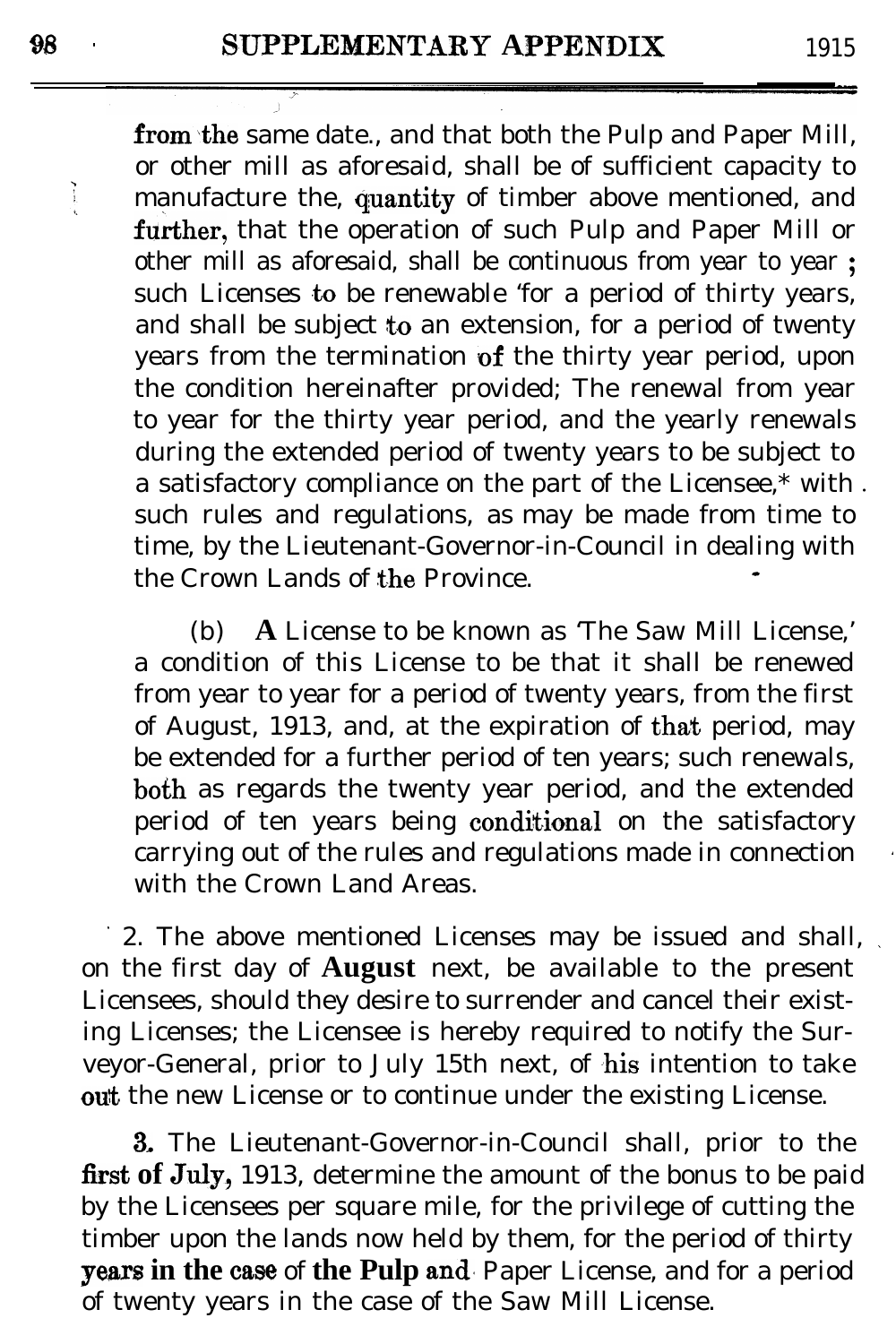The bonus determined upon by the Lieutenant-Governor-in-Council in this section, shall, in the case of the Pulp and Paper License, be payable, one \*third prior to August first, 1913, one third prior to August first, 1923, and one third prior to August first, 1933. In the case of the Saw Mill License, the bonus  $fixed$ 'and determined upon, shall be paid one half prior to August 1st.. 1913, and one half prior to August 1st., 1923.

The Lieutenant-Governor-in-Council shall, at the expiration of the twenty and thirty year periods respectively, fix and determine what bonus shall be paid for the privilege of cutting for the further period of ten years in the case of the Saw Mill License, and for the period of twenty years in the case of the Pulp and Paper License. The bonus, in all cases, shall be in lieu of the lands not being offered at Public Sale.

At any time during the currency of a Pulp, and Paper License, the holder. may surrender it, and shall be entitled to re oeive a 'Saw Mill License' in lieu thereof and at any time during the currency of a Saw Mill License, the holder, if he shall have acquired or erected, and is prepared to operate a Paper Mill or other Mill which manufactures goods into which pulp largely enters as raw material, may be granted a Pulp and Paper License in lieu thereof.

In either of such cases, the Lieutenant-Governor-in-Council may re-adjust the bonus paid or adjust -the bonus to be paid as to him shall seem right.

4. The Lieutenant-Governor-in-Council shall, from time to time, fix and determine the rates of stumpage to be paid upon the various kinds of lumber cut from the Crown Lands by the Licensees, and shall determine the mileage to be paid annually by the Licensee, and shall make such other rules and regulations in regard to the catting and removing of lumber from the Crown Land Areas, as may to him seem just, wise and prudent. -

5. The regulations above mentioned shall contain the provision that if any Licensee shall at least twelve years before the expiration of the twenty and thirty year periods hereinafter men-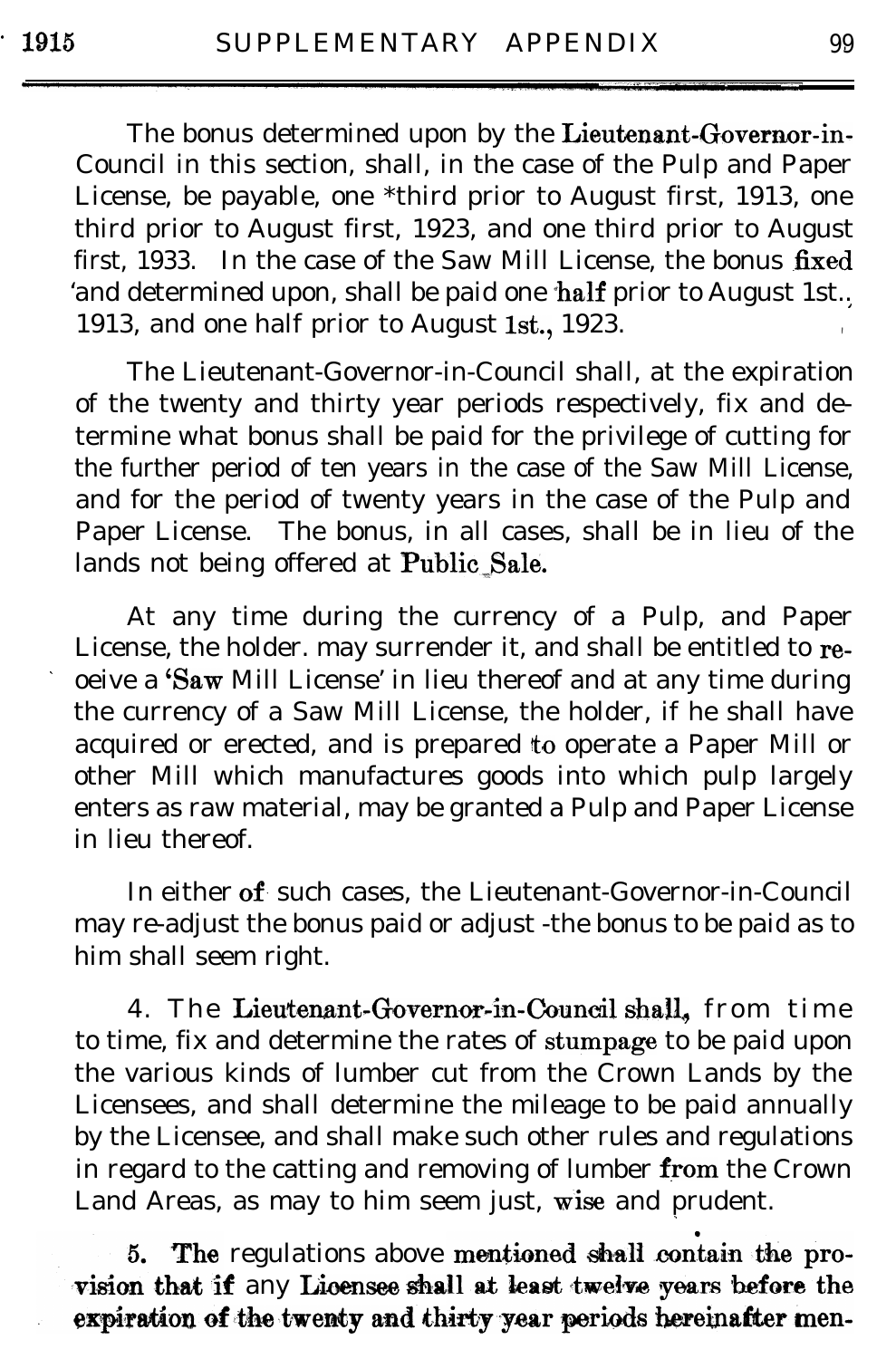tioned, notify  $\mathcal{H}$  Crown Land Department of his or their intention to set aside and not operate on certain portions of their area. tion to set aside and not operate on certain portions of their area, but to allow the same to reproduce for the period of twelve years, and it appears to the Surveyor General that no cutting on such area has taken place during such period, the said Licensee shall have the privilege of cutting upon such lands for the further period of ten years without the payment of any bonus, but subject to such mileage and stumpage rates as may be imposed.

6. The Surveyor General is hereby authorized to employ ) the necessary number of competent men who will be charged with the following duties :

(a) To make a survey, examination and classification of the Crown Land Areas of the **Province**.

(b) To report, with as much detail as possible; upon the character and quality of the lumber; to estimate the . quantity of timber and the reproductive capabilities of the various areas, estimating as accurately as possible as to what' may be the annual growth of the timber upon each area or tract, and to report upon the accessibility of the timber in each section, estimating as nearly as possible, the cost of logging the different areas, and the cost of stream-driving to the point of manufacture; to report the location of the lands deemed suitable for agricultural purposes, distinguishing them from other lands that might be regarded as especial-. ly suitable for the growth and reproduction of timber; such survey, examination and classification of the lands. shall be completed not later than the first of August,, 1917.

7. Upon the receipt of such report, estimating the annual growth on the various areas held by the Licensees, if it appears to the Lieutenant-Governor-in-Council that any Licensee is not the cutting reasonably close to the annual growth, or that the capacity of his or their mill is not sufficient to warrant the Licensee to continue+ hold all the lands then included in his License, the Lieutenant-Governor-in-Council' may authorize the Surveyor General to take out of such License such portion of the same as in his judgment the Licensee does not reasonably require, but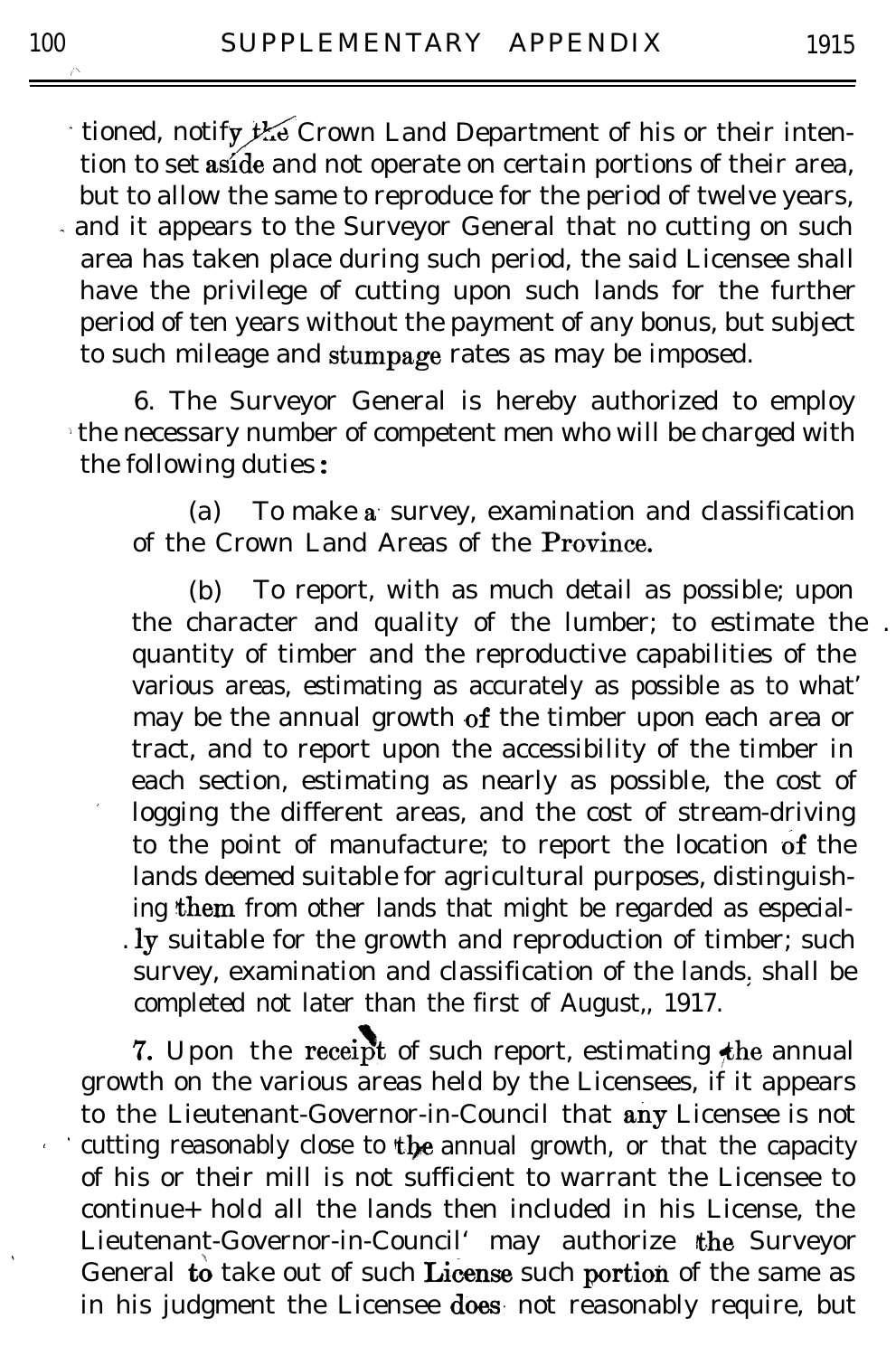such reduction shall, in no case, exceed twenty five per cent. of the whole quantity of land held by the Licensee; such decision shall be determined before the first day of August, 1918.

8. Any areas of land taken from existing Licensees under the provisions of the preceding section may, upon application, be leased to Mill owners who may require the same for the operation of their mills; such License to date as of August 1st., 1918, and shall be renewable, from year to year, for a period of fifteen years, and shall be subject to an extension of ten years, as provided in sub-section (b) of Section 1. The bonus to be paid by such Millowners or Licensees, and the terms of payment thereof shall be determined by the Lieutenant-Governor-in-Council.

9. The expenses incurred in Carrying out the provisions of this Act shall be paid out of the Consolidated Revenue Fund of the Province.

10. Chapter 31 of the Acts 6 Edward VII., (A. D. 1906), and any other Act or Acts, or parts thereof, inconsistent herewith, are hereby repealed."

The Hon. Mr. Flemming became Premier of the Province, taking at the same time the portfolio of Surveyor General in October, 1911. This Department was afterwards known as the Department of Lands and Mines, and he continued to occupy the positions of Premier and Minister of Lands and Mines, up to the time said charge3 were made.

Beginning with 1893 the policy with reference to the administration of the Crown Lands of the Province was that leases of the Crown Lands, that is, the right to cut timber on the Crown Lands, were upon application advertised in the Royal Gazette and sold at public auction to the highest bidder for a term of twenty-five years. More properly the leases were in terms annual leases with the provision therein contained that if the conditions were complied with they would be renewed from year to year up to 1918. In addition to the price paid at public auction for the privilege of cutting timber the lessee paid \$8 per square mile mileage each year upon his holdings at each renewal, and besides that, the regular stumpage rate, which at the time of the passing of the Act, 3 George V., was at the rate of

.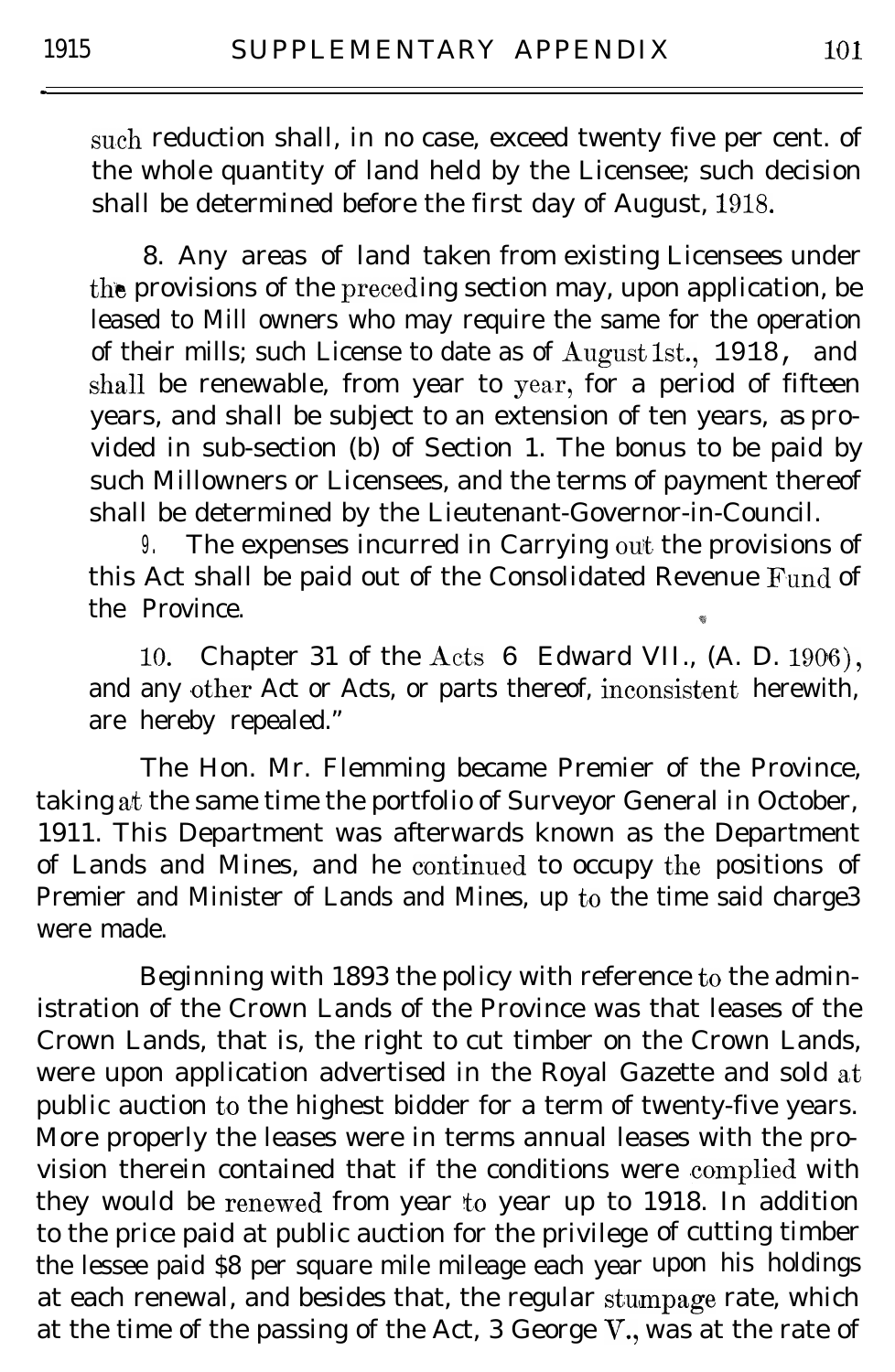102 SUPPLEMENT<br>
S1. 25 per 1,000 superficial feet<br>
cents for hardwood and forty cent **\$1.25** per 1,000 superficial feet for spruce, pine and cedar; eighty cents for hardwood and forty cents for hemlock.

The said Act, 3 George V., Chapter 11, was intended to alter, and did alter, the 'policy. upon which the Crown Lands of, the Province had been heretofore administered, and while permissive and not compulsory in its terms, practically all the lessees of Limits from the Crown surrendered the unexpired terms of their leases and came in under the provisions of the said Act, and were granted leases under section one of the said last mentioned  $\text{Act}$ , the effect being that virtually all holders of licenses from the Crown at the time of the passing of the said Act were continued in their respective holdings, referring to saw mill licenses, (there only being one or two pulp mill licenses issued) for a period of twenty years from the first day of August, 1913, with right of extension under the provisions of said Act for a further period of ten years, subject to the payment of a bonus, to be paid by the licensees per square mile for the privilege of cutting timber on the lands held by them, the amount of such bonus to be determined by the Lieutenant-Governor-in-Council, also \$8 per mile mileage each year upon their holdings on the annual renewal, and **\$1.50** per **1,000** superficial feet stumpage, which was fixed at said rate for ten years.

By the provisions of section three of said last mentioned Act, the Lieutenant-Governor-in-Council was to determine, prior to the first dav of July, 1913, the amount of the bonus to be paid by the said lessees per square mile for the privilege of cutting timber upon the lands held by them, and it was considered . that some examination should be made and information obtained for the purpose of classifying the Crown Land areas held by various licensees with a view of determining the amount of bonus that should be paid by the respective holders thereof, and it appears that William H. Berry (who is the Berry mentioned in the said charges) and who was at the time the Hon. Mr. Flemming became Surveyor General, and afterwards, an important official of the Department, to wit, Chief Superintendent of Scalers, was charged with the duty of making the examination and securing the information aforesaid, and it is in evidence that the said William **H. Berry** did call upon most, if not all, of the large holders of Crown Land areas, and received from them, as many testified, all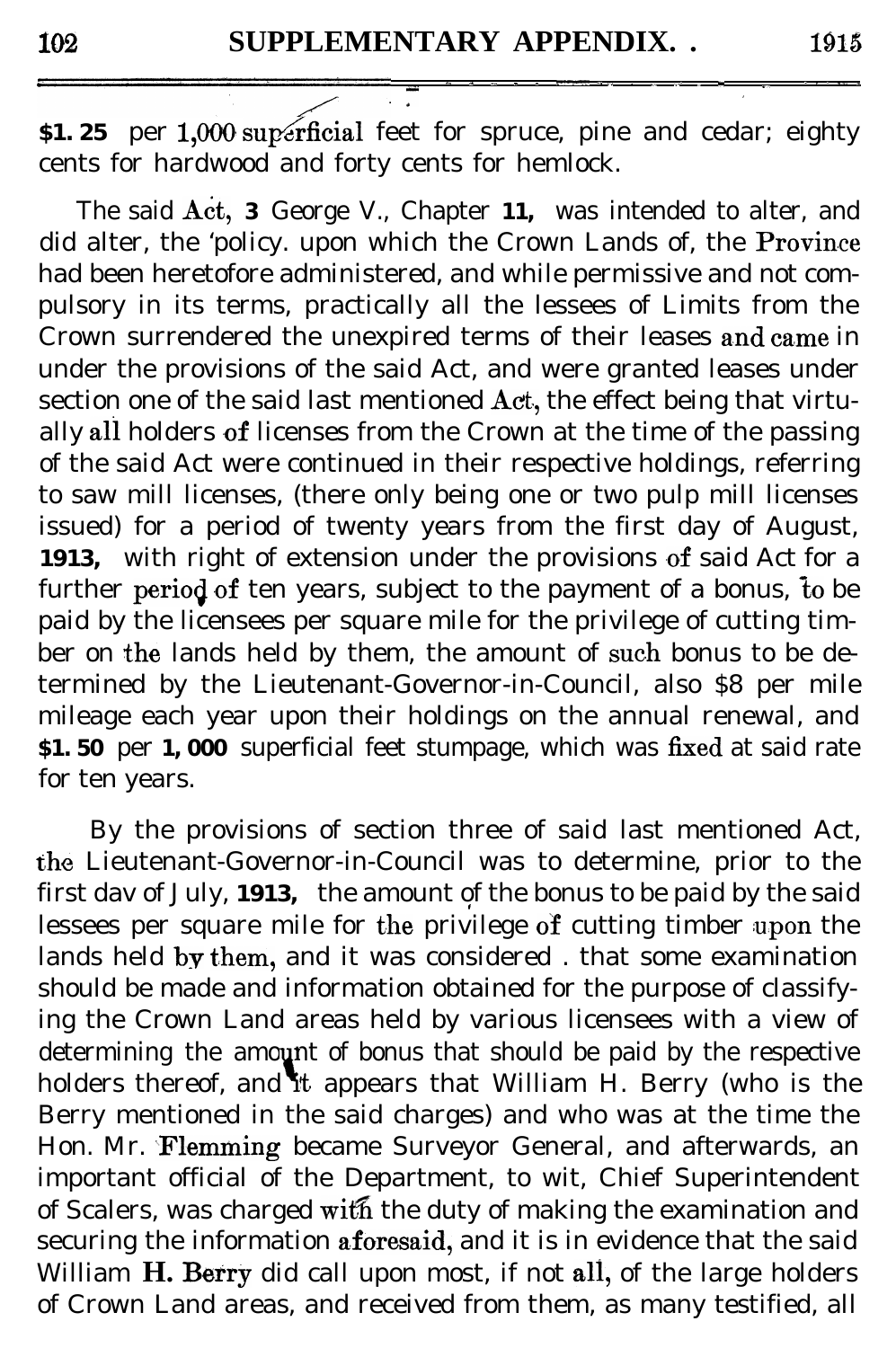the information they and their woods foremen and other employees could give with reference to the location and general conditions of the lands held by them, the character and quality of the lumber on their respective areas, the extent of their production, the facilities for lumber operations upon the said lands with reference to stream driving, and the prospects and possibilities for reproduction. ×,

The said William H. Berry afterwards made a report or statement to Hon. Mr. Flemming, Minister of Lands and Mines, showing the holdings of. the different lessees of Crown Lands, the nature of their holdings and the number of miles held by them, dividing their holdings into four classes, A, B,  $C$  and  $D$ . The statement so submitted gave the number of miles held by each lessee and the class in which each should be placed. Mr. Flemming states in hisevidence that after said statement was submitted and after discussion of the matter with his colleagues an Order-in-Council was made on the tenth day of July, 1913, fixing the rate of bonus as follows: \$100 for class A ; \$75 for class B ; \$50 for class C, and **\$20** for class D. Said Order-in-Council is in words and figures following:

"The Minister of Lands and Mines begs leave to report for the information of the Committee of Council:-

That, acting under authority of **Chapter XI. of 3 George V., he** has caused an investigation to be made into the physical condition and value of the various Crown Timber Areas of the Province.

He further reports that having in view the quantity of timber of merchantable size, the reproductive capacity of the land, its proximity to the point of manufacture, and other conditions affecting its relative value, he recommends that the Crown Timber Areas of the Province be divided into four classes, to be designated A, B, C and D,

He further recommends that the bonus to be determined by the Lieutenant-Governor-in-Council under Section 3 of the aforementioned Chapter shall be for the Saw-mill and Pulp and. Paper Licenses, respectively, and for the different classes of land as herein specified, as follows :

| $*$ Saw-mill.                 |     | Pulp and Paper.    |
|-------------------------------|-----|--------------------|
| Class $A$ —\$100 per sq. mile | en. | \$130 per sq. mile |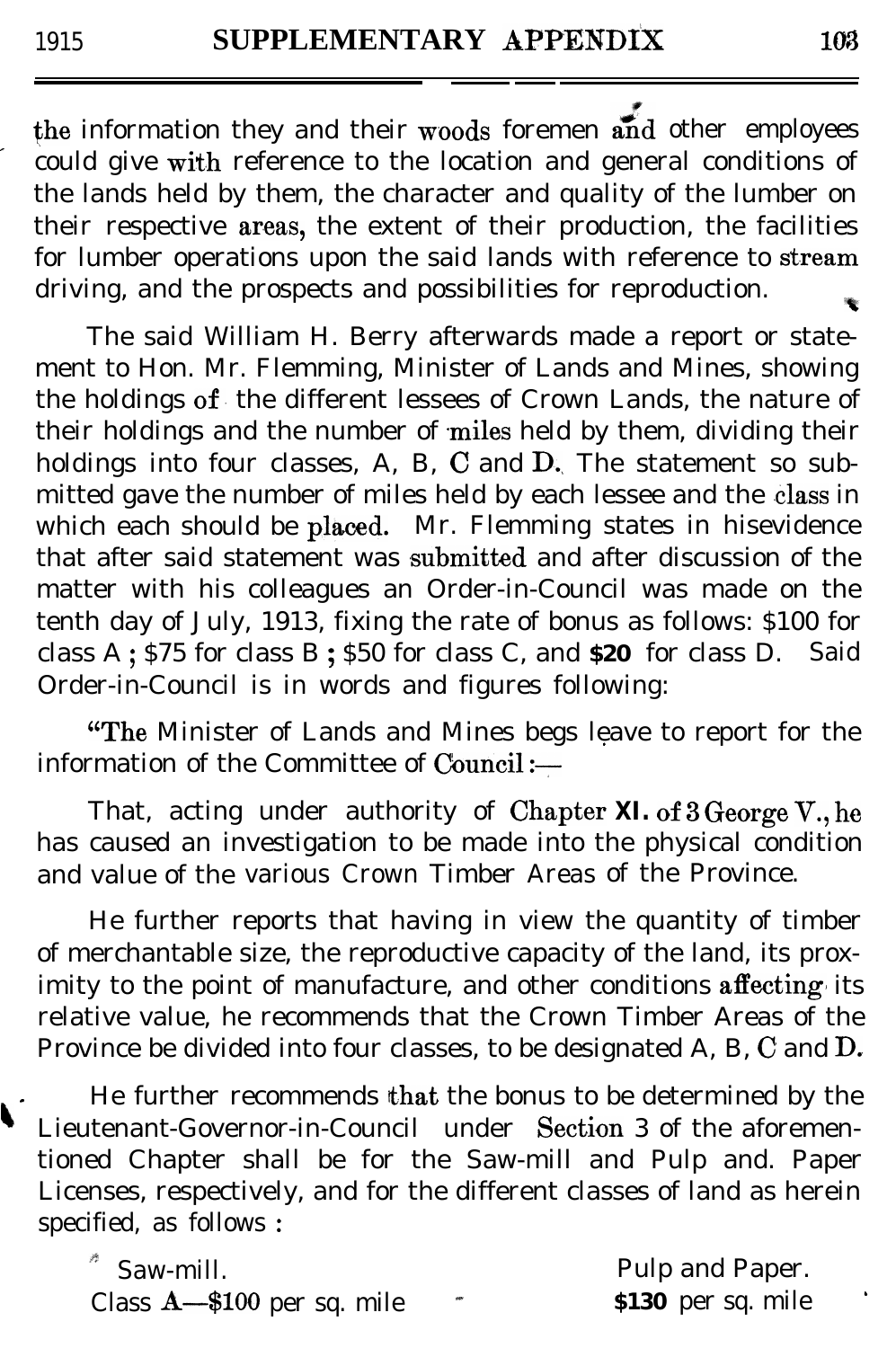| Class $B - 75$ per sq. mile | 100 per sq. mile |
|-----------------------------|------------------|
| Class $C-50$ per sq. mile   | 65 per sq. mile  |
| Class $D - 20$ per sq. mile | 30 per sq. mile  |

The Minister further recommends that the Crown Timber Lands of the Province now under lease shall be apportioned to the various classes as follows :---(here follows a complete list of the licensees, showing the location of the lands held by each, as well as the extent of area enjoyed by each holder, and the class into which each licensee's holdings were placed).

The Minister further recommends that the bonus due and payable under Section 3 of the aforementioned Chapter on the first day of August, 1913, may be adjusted by the payment of one-half the amount in cash, and the obligation of the Licensee to pay the remaining half on or before the first day of August,  $1914$ .

And the Committee of Council concurring in the said report and recommendations, it is accordingly so ordered."

The Hon. Mr. Flemming is unable to give the date when the first intimation was made to him that the formation of a fund for party purposes was in contemplation, but evidently it was after Berry had conferred with the lessees of Crown Lands for information with reference to the classification of their lands as mentioned above, which would probably be some time in the latter part of May, 1913. He says that William H. Berry stated to him more than once that the lumbermen, meaning the lessees of Crown Lands, were desirous of making a contribution to the party's funds, that at first he took no notice of the suggestion, but the second or third time it was mentioned by Berry he told him that he (Flemming) could have no conpection with a matter of that kind, and that he (Berry) must have no connection with the getting of money for that purpose, because he (Berry) was an official of the Department and that his usefulness would be gone if he had received money from the lumbermen, and if contributions were made, E. R. Teed, of Woodstock, would be a proper person to receive the funds in the interests of the party. Flemming said that he spoke to Teed about the matter, told him what Berry had said to him about the proposed contributions to a party fund from the lumbermen, asked him to take care of said fund, and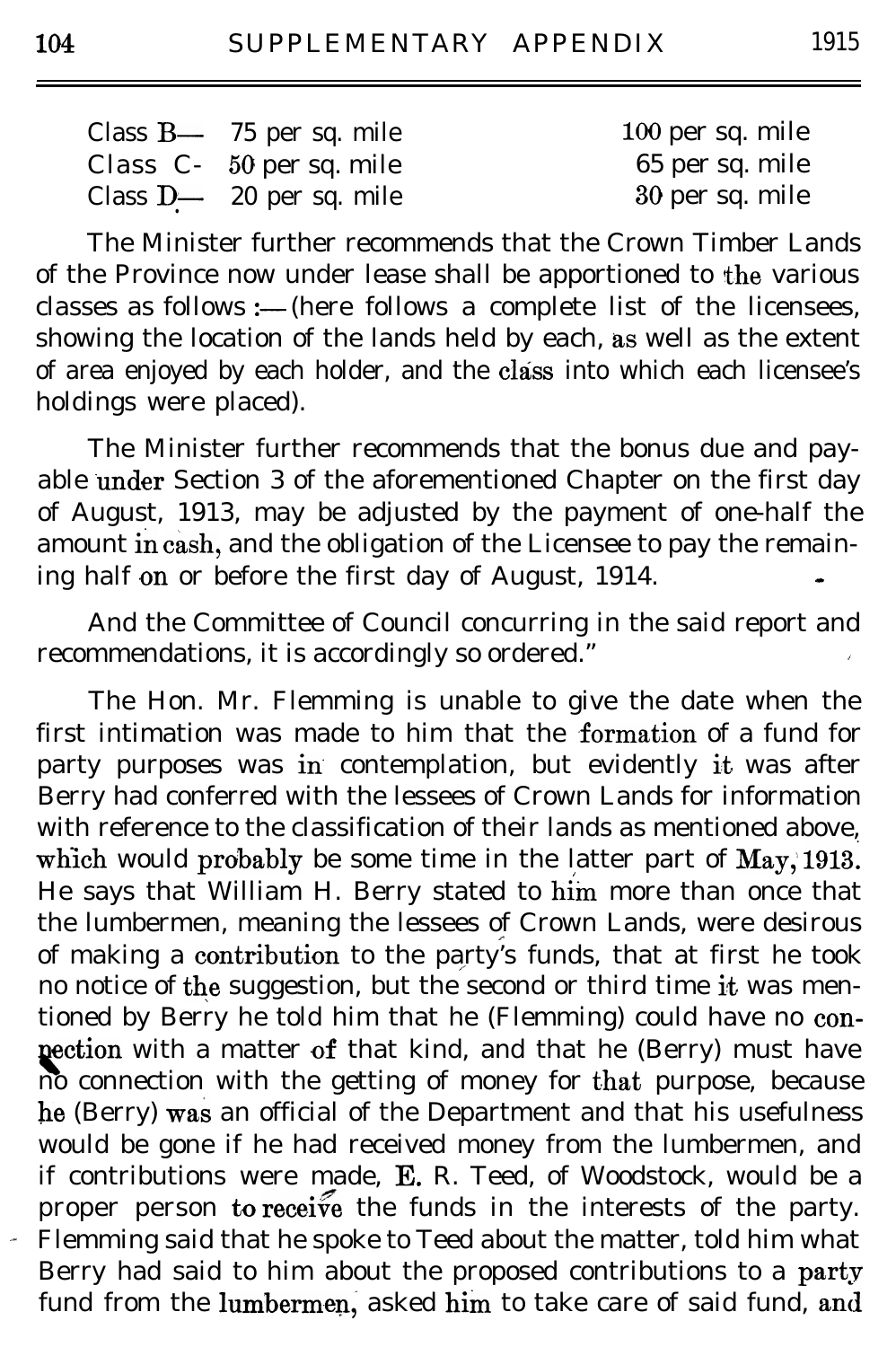Teed consented to do so. Mr. Flemming also says in this connection that he did not know or have any hint, knowledge or information that the contributions were to be other than absolutely voluntary.

The evidence shows that some time in June, 1913, Berry visited the north shore of the Province, where a large number of lessees holding licenses of Crown Land areas reside, and asked the said lessees of Crown Lands to meet him at Newcastle, which they did in very considerable numbers, to talk over the general provisions of the said last mentioned Act, and to make suggestions in regard to it, and he explained the provisions of the Act and how it was to be worked ' out. He also spoke about the bonus to be fixed under the said Act, and said he thought the maximum bonus would be somewhere in the vicinity of \$100 per square mile, but it was not settled. It appears in evidence that within a few days after said meeting and somewhere about the last part of June, 1913, Berry made a proposal to J. P. Burchill; Angus McLean, manager of the Bathusst Lumber Company; Walter Stevens, manager of the Dominion Pulp Company; William B. Snowball, of the J. B. Snowball Company, Limited; Allan Ritchie, Hubert Sinclair for the Sinclair Lumber Company; James Robinson; N. M. Jones, manager of the Edward Partington Pulp and Paper Company; James A. Rundle and Charles L. Fenderson that it was desired to raise a campaign fund and asked them to contribute a sum of money equal to  $$15$  per square mile of their holdings of Crown Lands, in addition to the bonus to be paid by them. While some at first demurred and some asked for time to consider the matter, the final result was that they paid or handed over in cash, checks or bank drafts to J. W. Brankley, general manager of the Miramichi Lumber Company at Chatham, whom Berrv had asked to act as treasurer of the fund for the time and afterwards to pay it over to E. R. Teed, as folluws :- J. P. Burchill, \$2,000; Bathurst Lumber Company, \$15,000; J. B. Snowball Company, Limited, \$7,-200; Allan Ritchie, \$4,500 ; Sinclair Lumber Company, \$3,000 ; James Robinson, on own account, \$2,167.50; James Rubinson, on account of T. Lynch estate, \$1,880; James A. Rundle, \$832.50.

These amounts were subsequently handed uver by J. W. Brankley to said Edgar R. Teed who was designated by the Hon. Mr. Flemming to receive and take care of the said fund for party purposes. In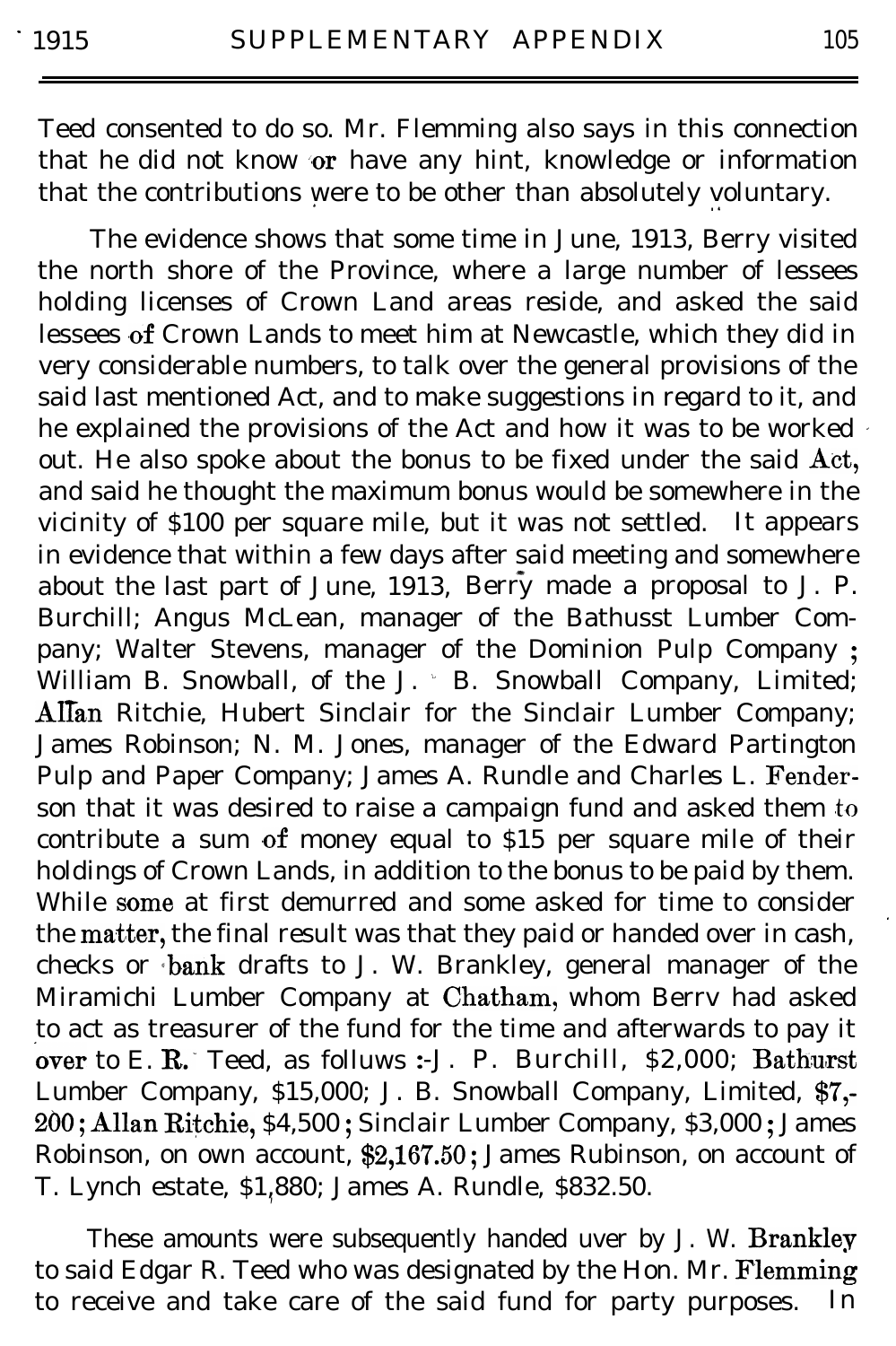addition to the said amounts there was received by the said Teed for the purposes of said party or campaign fund from Frederick  $\rm C$ . Beattey, acting for Stetson Cutler and Company, the sum of  $\$15,\!000$ and from Nathaniel M. Jones, representing the Partington Pulp and Paper Company, the sum of **\$3,250,** both companies being at the time lessees of Crown Lands and both these amounts were paid by the said companies respectively over and above the bonuses paid by them under the said Act, 3 George V., Chapter II.

The evidence clearly shows that William H. Berry received the sum of **\$4,500** from the Dominion Pulp Company through- a bank draft sent by Walter G. &evens, manager of said Cumpany, to John E. Moore of Saint John. Moore endorsed the said draft and Berry gut the money for same from the bank; also from the Bathurst Lumber Company through Angus McLean, manager of said Corn- ' pany, in addition to the above **amount of \$15,000** paid by them, the sum of \$5,000 ; from the Louisun Lumber Company through Charles L. Fenderson, manager of said company, the sum of **\$2,000,** and from Stetson Cutler and Company through Frederick C. Beatteay the sum of **\$1,000**, in addition to the said amount of \$15,000 paid by them, all of which said moneys the said Berry retained and still retains and has appropriated to his own personal use.

. Now' as to the moneys so received by Berry as above set out, the first enquiry that suggests itself is: Were these moneys extorted by him ?

To understand and appreciate just what is involved in the terms "extort" and "extortion," it is well to say that there is necessarily conveyed by these words the idea that the thing extorted is acquired under compulsion or exaction, as stated in the definition of extortion given in **12 'A. & E. Ency.** of Law, 2nd. Ed., 5'76, or by reason of the subjection of the giver to some necessity (Standard Dictionary) or is ubtained by the party extorting it by virtue of his authority over the person parting with it (Century Dictionary). In Halsbury's 'Laws of England, volume 9 at page **665** under the head of Extortion by Threats the author says:

"They (the menaces) must be of such a nature as to unsettle the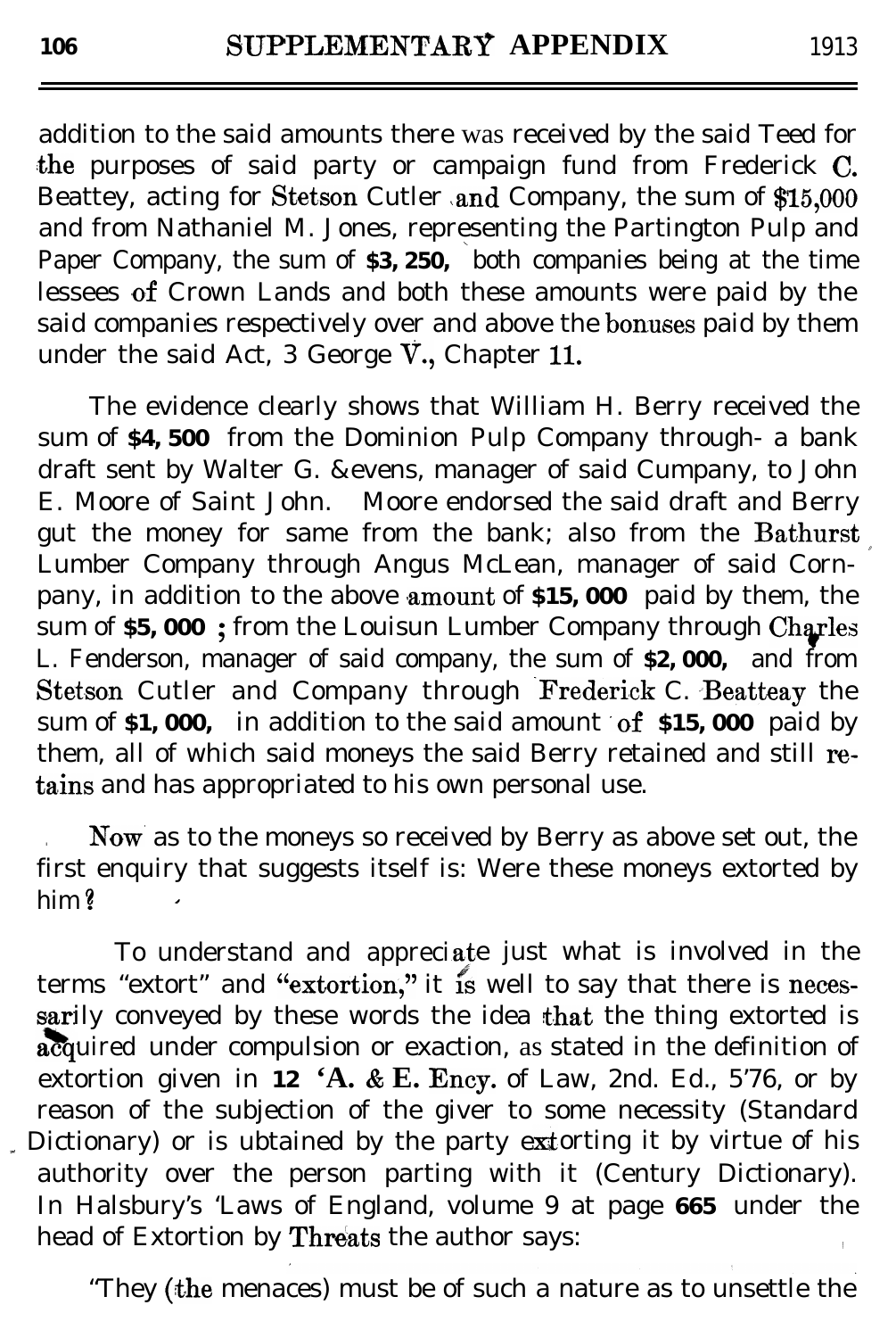mind of the person to whum they are made and take away that element of free voluntary action' which alone constitutes consent."

Under Canadian Law it is an offence to do certain things enumerated in the Code with intent to extort or gain anything from any person. Doing such things constitutes the statutory. offence of extortion. It is not, however, with the offence so defined by statutethat we have here to deal. For the purpose of this enquiry, having regard to the definitions above referred to, we consider that the money in question was obtained by extortion, if it were not given by free voluntary **action** on the part of the donors.

To decide this question it becomes necessary to pass under review the conversations and negotiations which were had between Berry on the one hand and the various contributors to the fund on the other hand, as well as to consider the **circumstances** under which such conversations and negotiations took place and the relationship of the parties affected thereby.

In the conversation with Mr. John P. Burchill in June, 1913, Berrv explained that the bonus *had* not yet been settled but he thought it would be in the vicinity of one hundred dollars a mile, and he said it was proposed the lumbermen should put 'up a fund of fifteen dollars a mile for election purposes. It must be borne in mind that at the time of the conversation above referred to the lands were not classified, neither was the amount of the bonus determined. Mr. Burchill paid his contribution on the 27th day of June, 1913, in the manner Berry suggested.

**To** Mr. Stevens, manager of the Dominion Pulp Company, Mr. Berry said he couldn't answer his (Stevens') inquiry as to how much the bonus upon the pulp company's lands would be until he (Berry) had seen Mr. Brankley. Mr. Stevens further testified that after he had agreed through Mr. Brankley to put up fifteen dollars a mile for a campaign fund and after informing Berry that he had agreed to Brankley's proposition, Mr. Berry informed him that the classification of the company's lands would be **\$75** per mile. On the day following, 27th June, **1913,** Mr. Stevens paid Mr. Brankley \$4,500 for the campaign fund.

In the interview with Mr. W. B. Snowball in the latter part of

\_ "\_ ,\_.^ .," , . . .,

I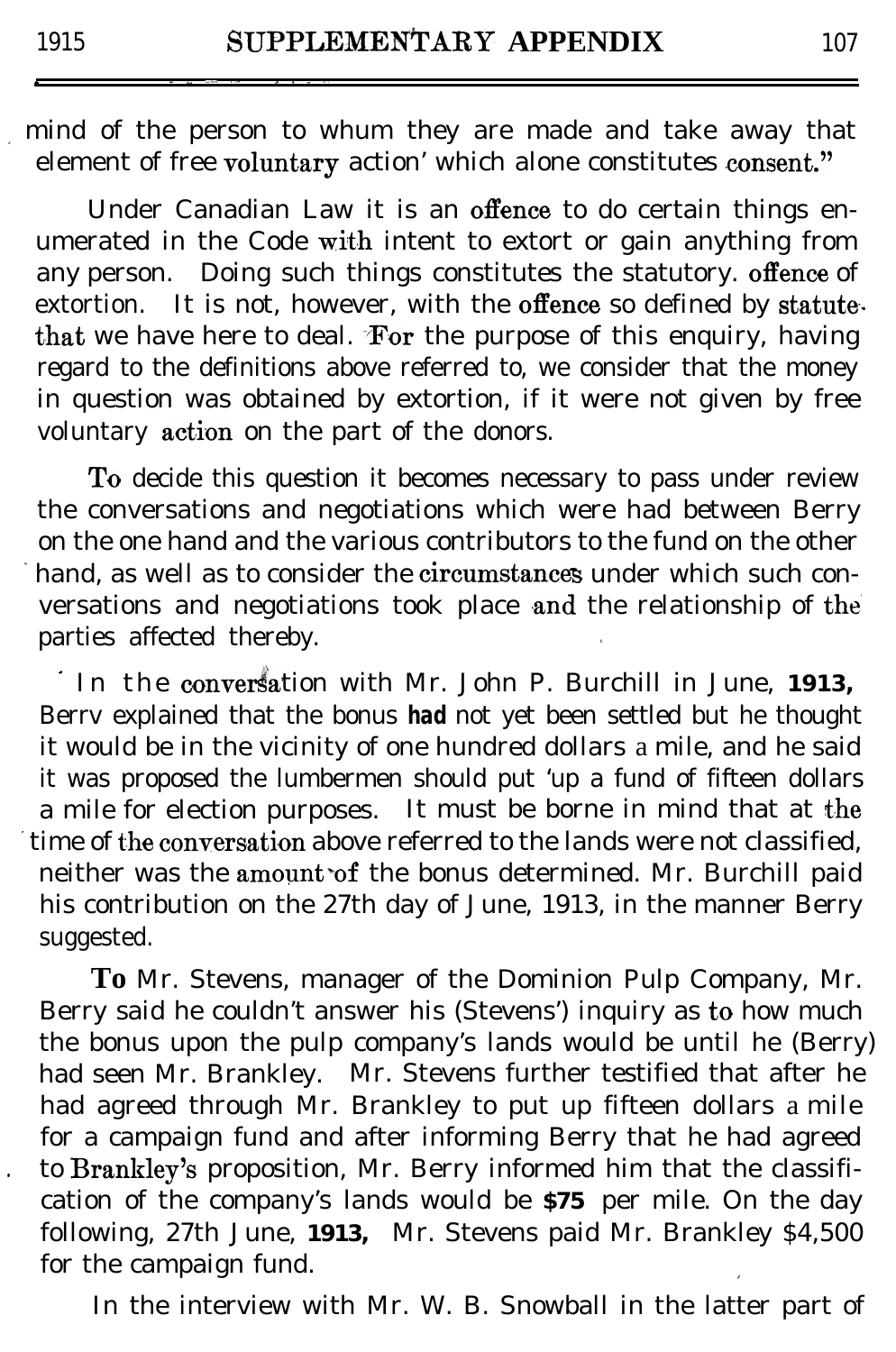June, 1913, after a discussion ooncerning the lands under license to J. B. Snowball Company, Berry said to Mr. Snowball: "There is another thing I want to discuss with you. It is considered an opportune time to raise a fund, it is considered that all you lumbermen should pay **\$15** a mile; all the others have agreed to it? Mr. Snowball refused to pay until after discussing the proposal with others engaged in the business, and as a matter of fact did not pay until the 15th day of July, 1913, on which date he handed over his contribution of \$7,200 to Mr. Brankley, therein following Berry's instruction in that regard.

To Angus McLean, manager of the Bathurst Lumber Company, Mr. Berry 'said that the bonus on the last named company's lands would be \$100 a mile, and in addition to that, the company would . have to put up  $$15$  a mile for an outside fund, which witness said he understood to be a campaign fund. The witness paid to the order of Mr. Brankley into the Bank of Montreal, Bathurst, fifteen thousand dollars between the first and third days of July, 1913, as the company's contribution to the fund. .

Mr. Allan Ritchie has testified that in a conversation between himself and Berry on or about the 26th day of June, 1913, after discussing the hundred dollars a mile bonus, in the *same* conversation Berry brought up the matter of the campaign fund of \$15 a mile. Mr. Ritchie paid the levy on three hundred miles, amounting to \$4,-500, to Mr. Brankley on the following day.

After telling Mr. Hubert Sinclair that the bonus had been fixed at one hundred 'dollars a mile for class A and that about all the Miramichi lumbermen were in class A, Mr. Berry went on to say that they wanted a campaign fund and thought the friends of the Government should donate about fifteen dollars a mile. This conversation took place about the 25th day of June, 1913, and on the following day Mr. Sinclair paid the money and he says he gave it voluntarily <sup>1</sup> and freely.

On the same day Mr. Berry met Mr. James Robinson at the Miramichi Hotel in Newcastle and after explaining about the classification of the lands and the amount of bonus; asked for a campaign fund of fifteen dollars a mile, saying that the others were contribut-

. I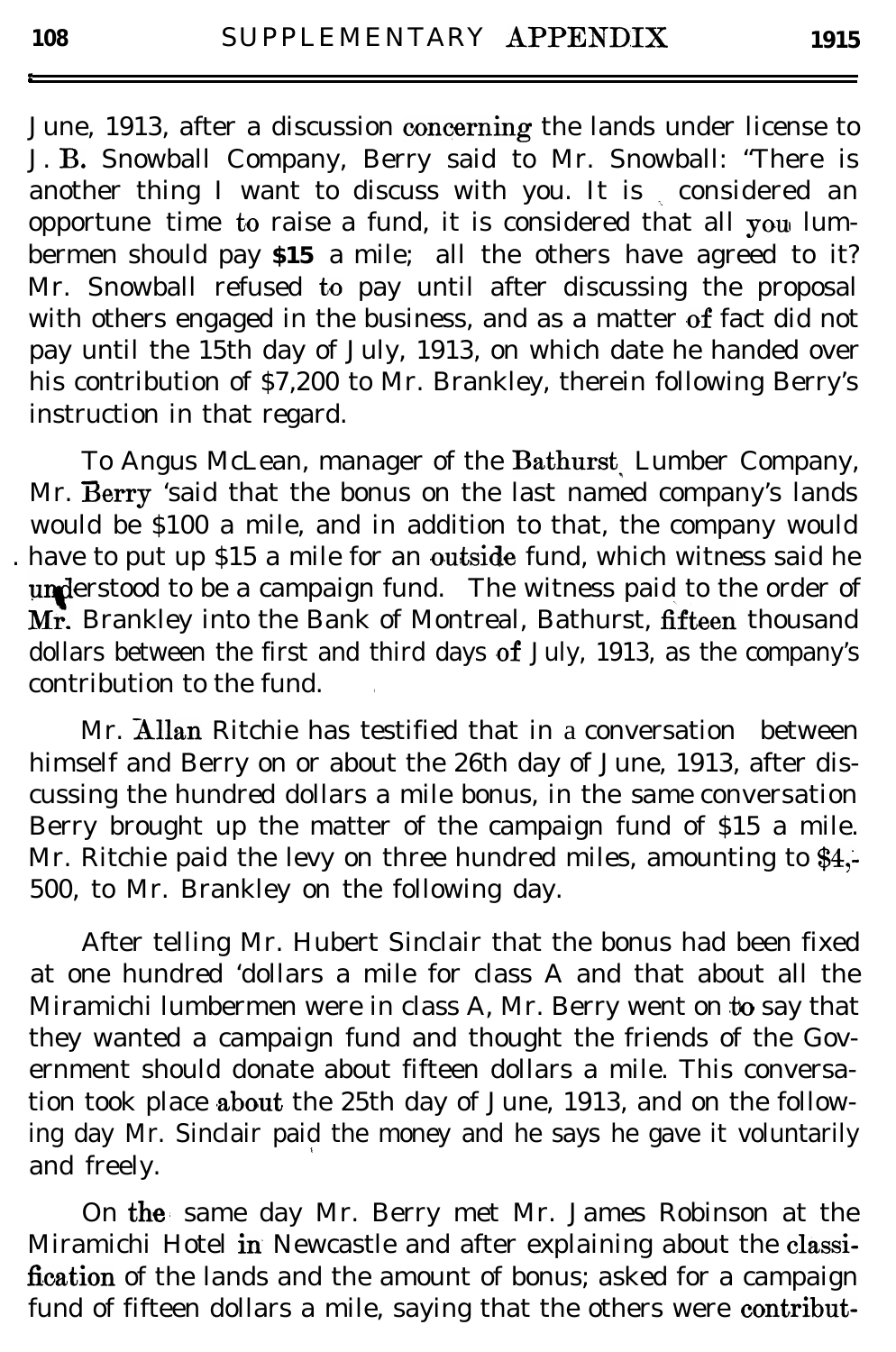a m

i

ing, to which Mr. Robinson replied: "If the others **are paying, I** will pay that on mine." At the same time Mr. Berry'also asked for a like contribution on the licenses held by the Lynch Company, of which Mr. Robinson was president. As a matter of fact both contributions were paid by Mr. Robinson, who testified that the payment was optional and voluntary.

Mr. James A. Rundle's land was classified at seventy-five dollars a mile-in Division B. This witness testified that Berry tuld him he had to pay fifteen dollars a mile more, and that he understood it was to be paid into the Government and that Berry said "his orders from the Surveyur General were to collect \$15 a mile and that I was to pay it to Mr. Brankley." Witness paid the money, amounting to  $$832.50$ , to Mr. Brankley on the 26th day of June, 1913, and says he figured it as a condition of getting his **licenses renewed.** 

The evidence given by Mr. Charles Fenderson shows that in his . conversation with Berry the matters of classification and bonus were discussed, and eventually at the Barker House, Fredericton, Berry told the witness that the rate per mile had been practically decided upon but they had also decided it was a good time to start a political fund and that the Government expected fifteen dollars additional. Mr. Fenderson further says that he agreed to talk it over with his firm and that afterwards in June. 1913, amounting to \$2,000, the money was paid to Mr. Berry in cash in the Dufferin Hotel in Saint John, but he says he had no reason to believe the payment would influence the classification of his lands.

The sums paid by Mr. Frederick C. Beatteay for Stetson Cutler and Company and other companies, amounting to \$20,000, were not paid by arrangement with or through Mr. Berry. Consequently for this branch of the report no further reference to them need be made.

The contribution of the Partingtun Pulp and Paper Company was not paid until the fourth day of October, 1913, although negotiations for its payment had been progressing since -about the first of July previous between Mr. Jones, manager of the company, and Mr. Berry, who was at times accompanied by Mr. E. R. Teed, Mr. Jones said he paid the amount,  $$3,225$ , because everybody else had paid it, and if all the other lumbermen had acceded to the request, the com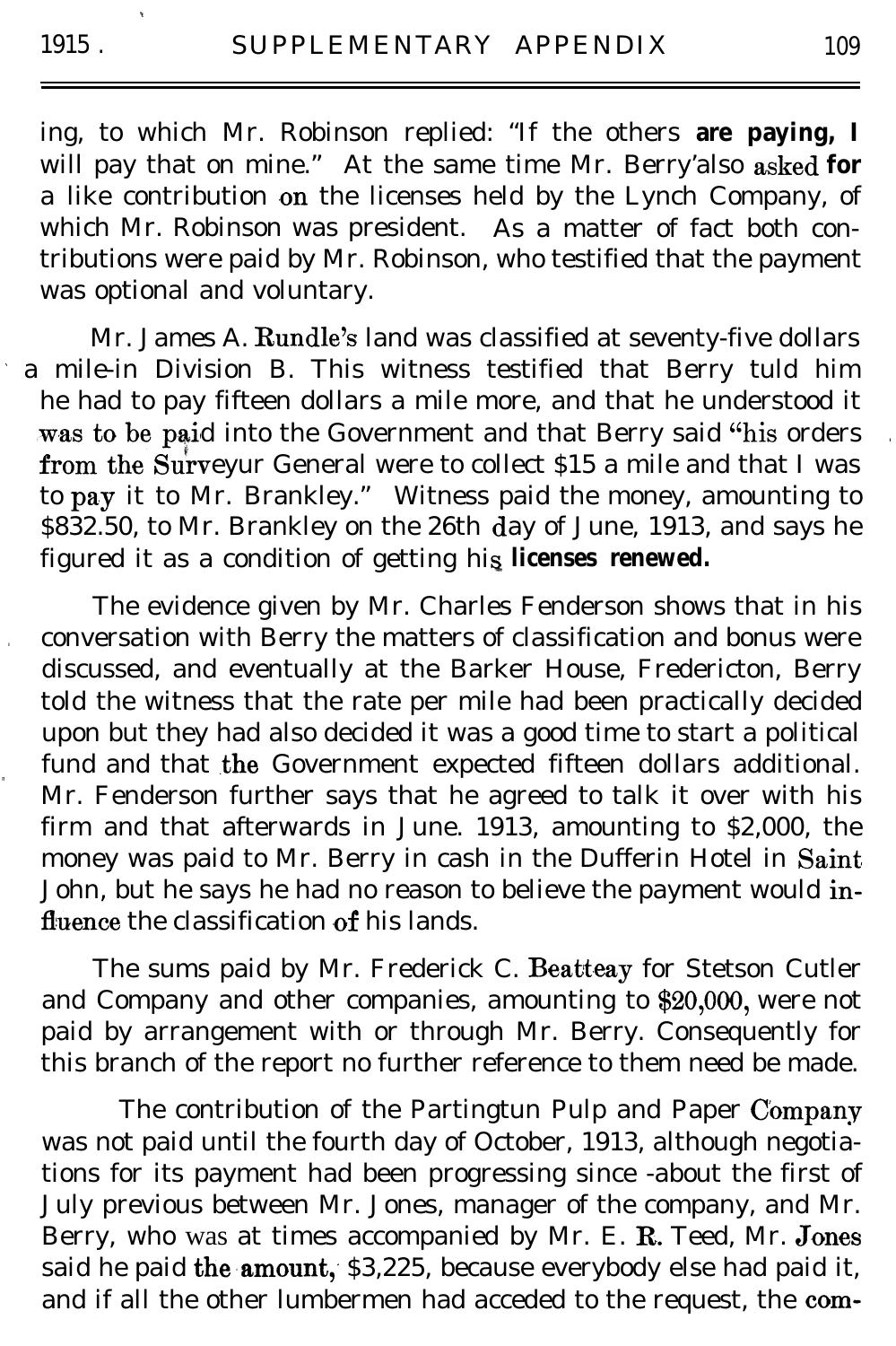pany would like to be on as good a basis and by paying the **a** he would \*eliminate any danger in that respect. He said he felt something was being demanded which he had no right to pay. His convers&tion over the matter was with Mr. **Berry, who toId witness** that in view of the terms made in connection with the bonuses, the large timber owners should contribute to a campaign fund, that- all the other large owners had agreed to the proposition and that thev felt that the Partington Company should come in with the rest.  $\text{The}$ money was finally paid on the fourth day of October,% 1913.

Having in view the testimony given by the different contributors the only conclusion that seems possible to us is that the money was actually extorted. Under the conditions which prevailed it was impossible for any of the license holders to exercise any freedom of mind or will when the proposition was made to them by Berry that the extra amount should be raised. The fact is that the request, if it can be so termed, was made by the Crown Land official to whom each license \*holder knew the classification of all the lands was entrusted. ' They knew further that the decision of this'same man Berry would prevail in regard to whatever disputes might arise between any of them and the Government scaler in each season's cut. He was the one official in the Crown Land Department whom it was absolutely imperative that each license holder should appease and placate; and all that being so it would seem of less moment what the actual conversation was made when Berry asked for the money. It was the very relationship between each donor and Berry that gave weight, if not menace, to the suggestion, and accounts for the fact that so few out of all approached had strength of mind to refuse a contribution,

All the above indicated eonversations and payments, except the ones specially referred to above and excepted, took place before the Order-in-Council classifying the lands and fixing the amount of bonus **payable** under each classification\*

At the time these demands were made the Government was on the eve of fixing the bonus and stumpage payable by license holders for a time which would cover the full period of the lives of most of the parties affected, and it is difficult to imagine anything more reprehensible or blameworthy than an official of the Department interested should present such a demand or request at such a time,' The .

1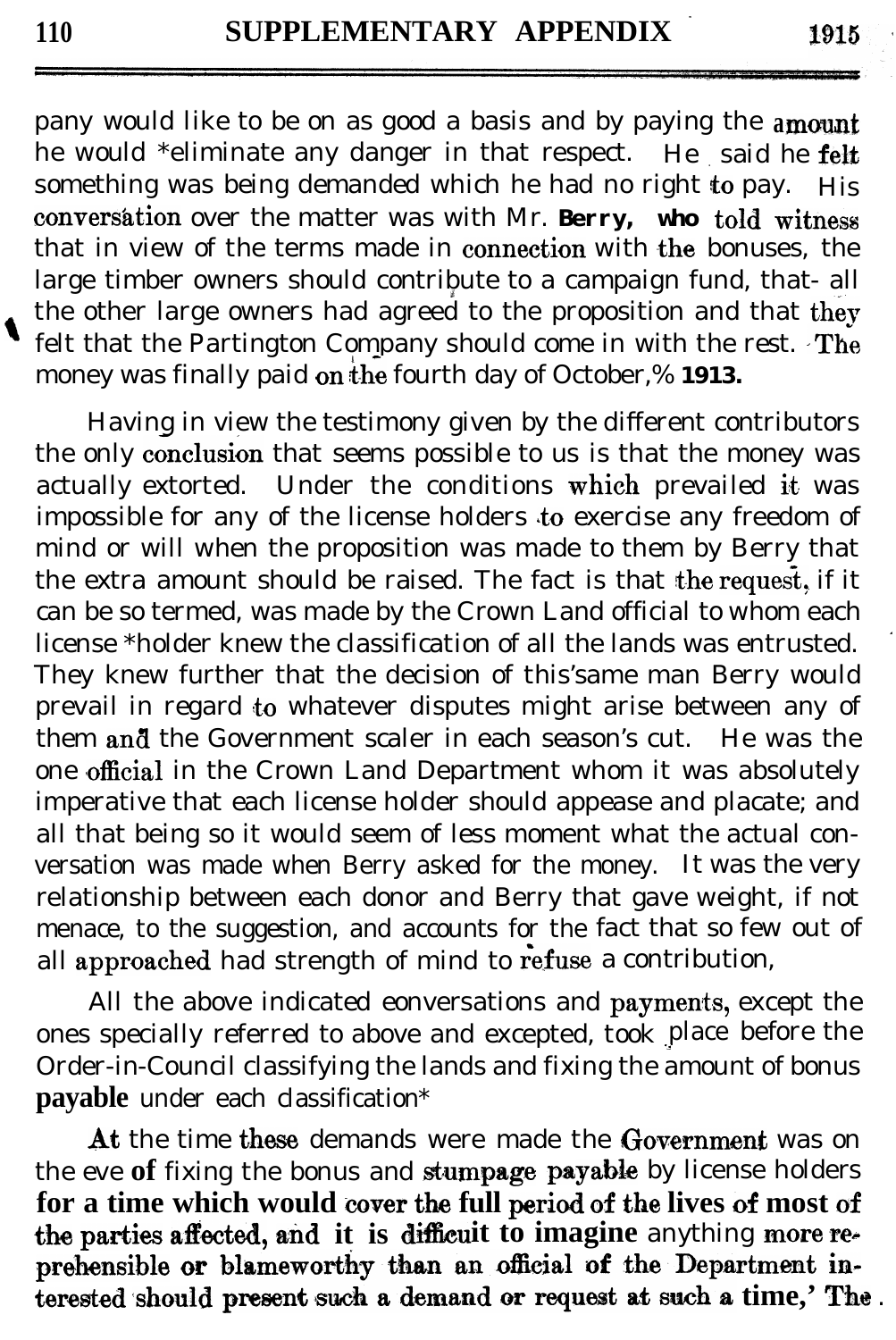.

,

license holders were not even free to protest against such request, coming from the lips of an official whose ill-will might easily express itself in ways that would cost much mure than the amount then demanded It was of the most vital interest to each holder 'that his  $\ell$  licenses be renewed. His investments in mills, machinery and other plant were in issue. By the ill-will of Berry the value of his holdings. could in many ways be depreciated, and for 'a man holding the position of Chief Superintendent of Scalers to make such a proposition as that involved in the conversation above detailed, is, 'in our opinion, an **extortion** gross **and** culpable in the **extremy** To those dependent upon the renewal of their timber licenses it  $\mathbf{r}$  is not only an extortion of the most effective nature, but it appears the more harsh and cruel inasmuch as it is practiced by one to whom it is unsafe to make protest and for a purpose repugnant to many of the contributors,

Coming now to the immediate issue involved in this enquiry the question remains : Was this extortion, which is shown to have been practiced by Berry, directed by Hun. Mr. Flemming?

In the first place no one has testified that it was so directed. The only man other than Hon. Mr. Flemming who would be in a position to give positive evidence upon the point has been, since the start of this investigation, beyond the jurisdiction of the Commission. On the other hand the Hon. Mr. Flemming has testified that he in no way directed such extortion.

But it was claimed on the part of Mr. Dugal that such direction was amply proven, and the evidence pointing to that conclusion cannot be lightly treated or dismissed. It was shown by the Premier's own testimony that suggestions for the collection of a party fund, or, as it was called in the conversation, an "educational" fund, had come , to him from Mr. George Cutler, whose firm subsequently contributed a very large amount, and that MP. James Robinson had expressed to him the same idea. **To** neither of these men was encouragement given, neither was the suggestion discouraged. The conversations with neither was the suggestion discouraged. these two men transpired prior to **Mr. Berry's** annuuncement that the lumbermen were desirous of contributing to the fund which **was** afterwards created. It is apparent that Hon. Mr. Flemming did not discourage such a movement, but he-warned Berry not to have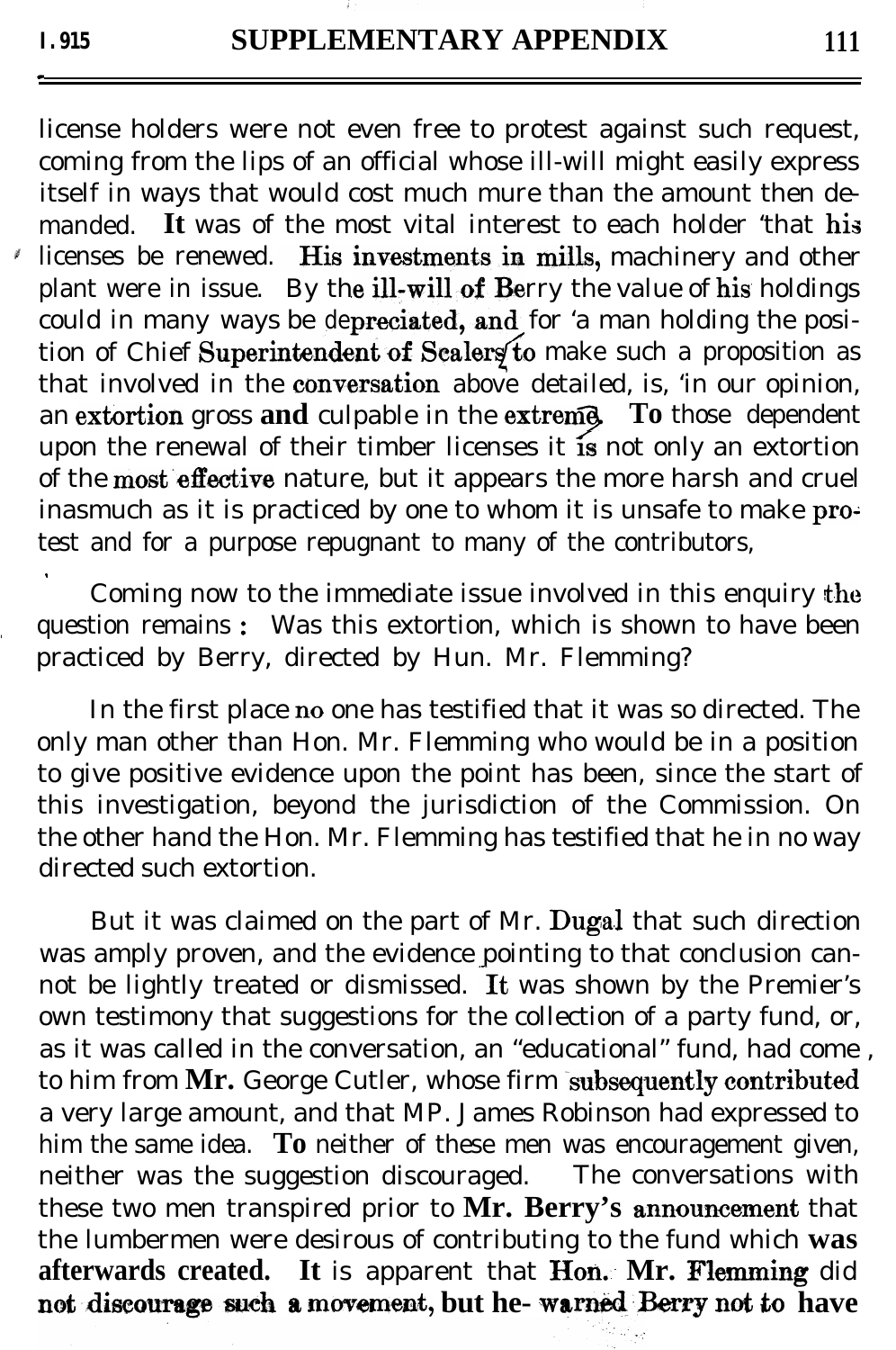anything to do with getting or receiving the money. The Premier named the treasurer, Mr. Teed, of Woodstock. He knew that efforts were being made to get moneys from certain holders of Crown Timber licenses; he knew that from time to time such moneys were coming into Mr. Teed's hands. He set his seal of approval on the transaction by introducing his chosen treasurer to Mr. Brankley with the words : "Anything Mr. Berry tells you about this man (Teed) will be all right." At the time of such remark, the 'Premier, with Messrs. Berry, Teed and Brankley, was in his room at the Barker House in Fredericton, and Berry had acquainted him with the fact that Brankley was acting for the lumbermen in holding the fund prior to its being passed over. In the case of the Partington Pulp and Paper Company, the Premier was aware that Berry was urging a contribution, and, backed by all these facts and circumstances, the view was strongly pressed upon the Commission that Hon. Mr. Flemming could not possibly have been in ignorance of Berry's activities and of the methods he employed. There is a great deal to support such a view, but, in our opinion, it stops short of such sufficiency of proof as would justify the Commission in declaring the charge of directing the extortion proved. That the money was in fact extorted by Berry is fully proved. That the Premier was well aware that moneys were being collected for a purpose unquestionably improper, is also amply shown. It is also manifest that he directed the disposition of such moneys when collected, also that he acquiesced in the collection of such moneys at a time and from a source highly and grievously improper.

That Berry held himself out to certain of the donors to the fund as authorized to speak on behalf of the Government and as representing the Premier, is, we think, beyond question. It is certain that some of the contributors-possibly all of them-regarded Berry as the duly authorized agent of the Government in the task of raising the fund, but this brings us no nearer a conclusion, for it was simply Berry's statement that influenced such belief, and it does not seem to have occurred to any of the parties so injuriously affected to make any inquiries with a view of testing the accuracy of Berry's representations in that regard.

The evidence shows that. Berry had nothing whatever to do with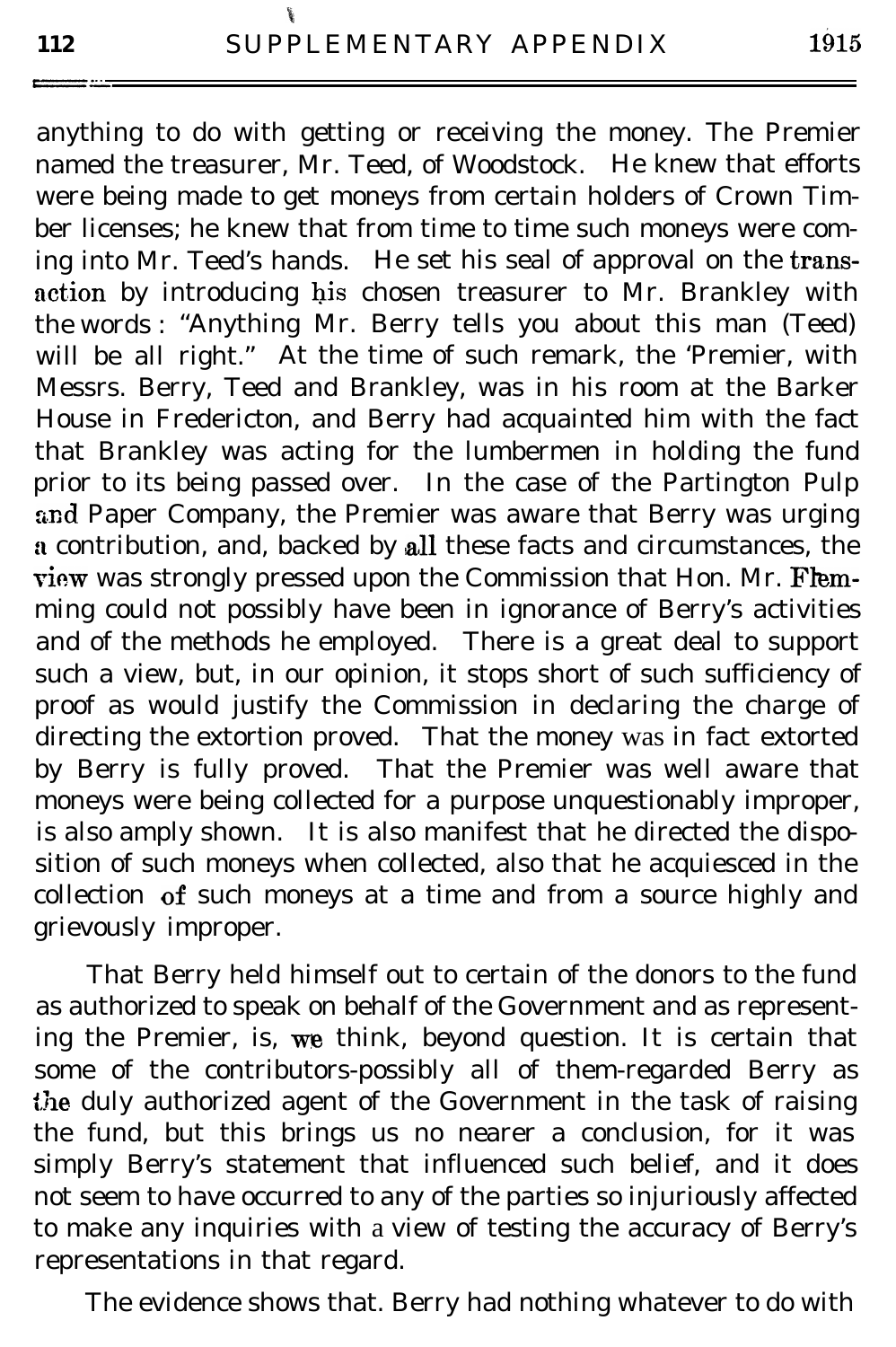fixing or determining the amount of bonuses. This was fixed and determined by the Lieutenant-Governor-in-Council on the recommcndation of, the Hon. Mr. Flemming as Minister' of Lands' and Mines, and embodied in, the Order-in-Council. as aforesaid,  $\cdot$  Mr. Flemming. in his evidence states that 'the amount of the bonus was so determined after the most careful enquiry, and consultation  $\overrightarrow{with}$ his colleagues, and he believes they are fair and reasonable both for the Province and the lessees of Crown Lands. We could not, help being impressed with the positive and uniform testimony upon oath of the lessees' that the bonuses so fixed were high enough. With the exception of Allan Ritchie, who swore, that they were about fair, every lessee of Crown Lands who gave evidence swore that the bonuses so fixed were too high, and we are of opinion that it does not' follow conclusively that because, at the request of, and some under pressure from Berry, said holders contributed \$15 per square mile of their holdings to this campaign fund, that the 'bonuses  $sq$ fixed were not sufficiently high in the interests both of the Province and of the lumbermen. It may well be that it was to keep on the "right side,, of Berry who as Superintendent of ' Scalers had power and authority to revise, reduce or' increase the scale of logs cut by them from- Crown Lands year by year, that they contributed to said fund as aforesaid.

There are some circumstances and some evidence which appear to show that the 'Hon. Mr. Flemming had such close relationships with and intimate knowledge of the unworthy conduct of Berry in collecting these moneys that the inference ought to be drawn that what was done by Berry was done. by Mr. Flemming's directions, but when 'it is remembered, that Berry was not disinterested in his zeal in behalf of this unscrupulous and corrupt enterprise, but, as appears by  ${\rm\bf the}$  evidence, switched from the fund which he  ${\rm\bf pre}$  tended was being raised for party purposes into his own pocket the amount of \$16, 500, without the knowledge of Mr. Flemming or of Mr. Teed, who was to be the treasurer and custodian of this, whole fund, is it unreasonable to conclude that Berry, with the wicked intent of advancing his own interests, with the expectation from the beginning of appropriating to his own use-a large portion of the moneys, to be  $\frac{1}{8}$ . . And  $\mathcal{S}^{\mathcal{I}}$  . In the set of the set of the set of the set of the set of the set of the set of the set of the set of the set of the set of the set of the set of the set of the set of the set of the set of the set

,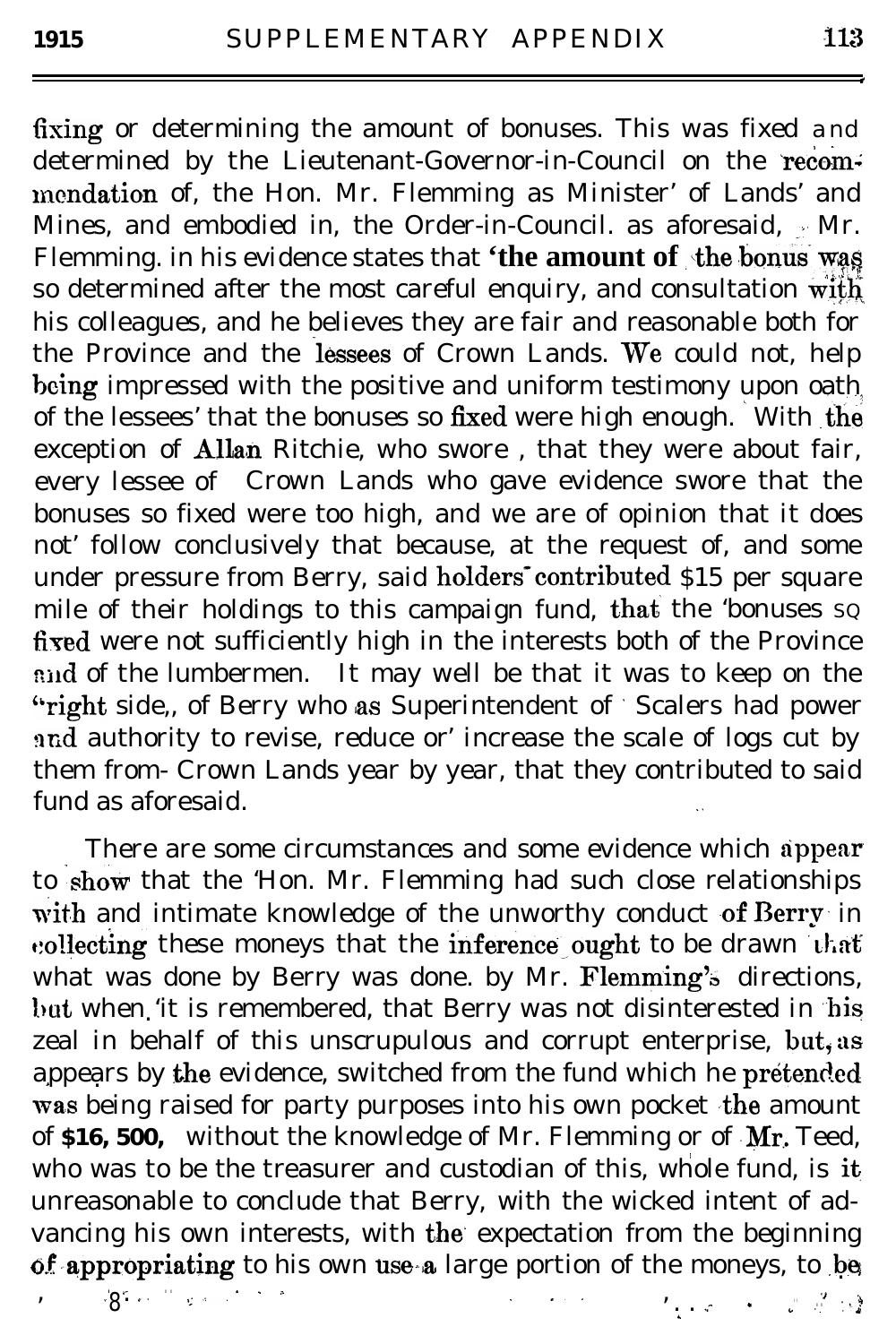contributed to this fund, made the proposals with respect to the raising of these moneys both to the Hon.  $Mr.$  Flemming, as he stated he did, and to the said lessees of Crown Lands, as they stated he did?

\ Having this in mind, while it clearly appears that the fun3 was raised with the knowledge and consent of Mr. Flemming, the vital question in this enquiry is: Did Mr. Flemming, through the agency of Berry, extort these moneys from the said lessees of Crown 'Lands? The evidence does not convince us that he did, for as against the evidence and circumstances above mentioned from which such an inference might be drawn, we have the positive and uncontradicted testimony of Mr. Flemming that he did not know or have any hint, knowledge or information that the contributions to said fund were  $\ell$ to be otherwise than absolutely voluntary, which testimony we do not feel justified in totally casting aside and disbelieving.

Not being satisfied by the evidence that the Hon. Mr. Flemming is guilty of directing the extortion of said moneys by the said William  $H$ . Berry before the lands were classified, we therefore find him not guilty as charged.

There 'has been no evidence whatever to show "that any other members' of the Government had any knowledge of this fund or its collection ; in fact, Mr. Flemming in his testimony clearly stated this, saying that he was, the only member of the Government who had anything to do with the matter, and that he had not consulted with his colleagues regarding it. The inference, therefore, is clear that it was to be controlled and disbursed entirely by Mr. Teed and himself.

As to the disposition made by Berry of the moneys so extorted, and the ultimate destination thereof, we beg to report that of the total amount of seventy-one thousand, six hundred and sixty-five dollars so raised, he, the said Berry, retained in his possession sixteen thousand five hundred dollars, and the balance, being the sum of fifty-five thousand one hundred and sixty-five dollars, has been paid over to E. R. Teed, of Woodstock, who was asked by Hon. Mr. Flemming to receive and hold the same. According to Mr. Teed's evidence he has paid from the fund some of the bills of the Local Government party, also twelve dollars for safety boxes, two hundred to Mr. Brankley for expenses, and one thousand dollars for his own